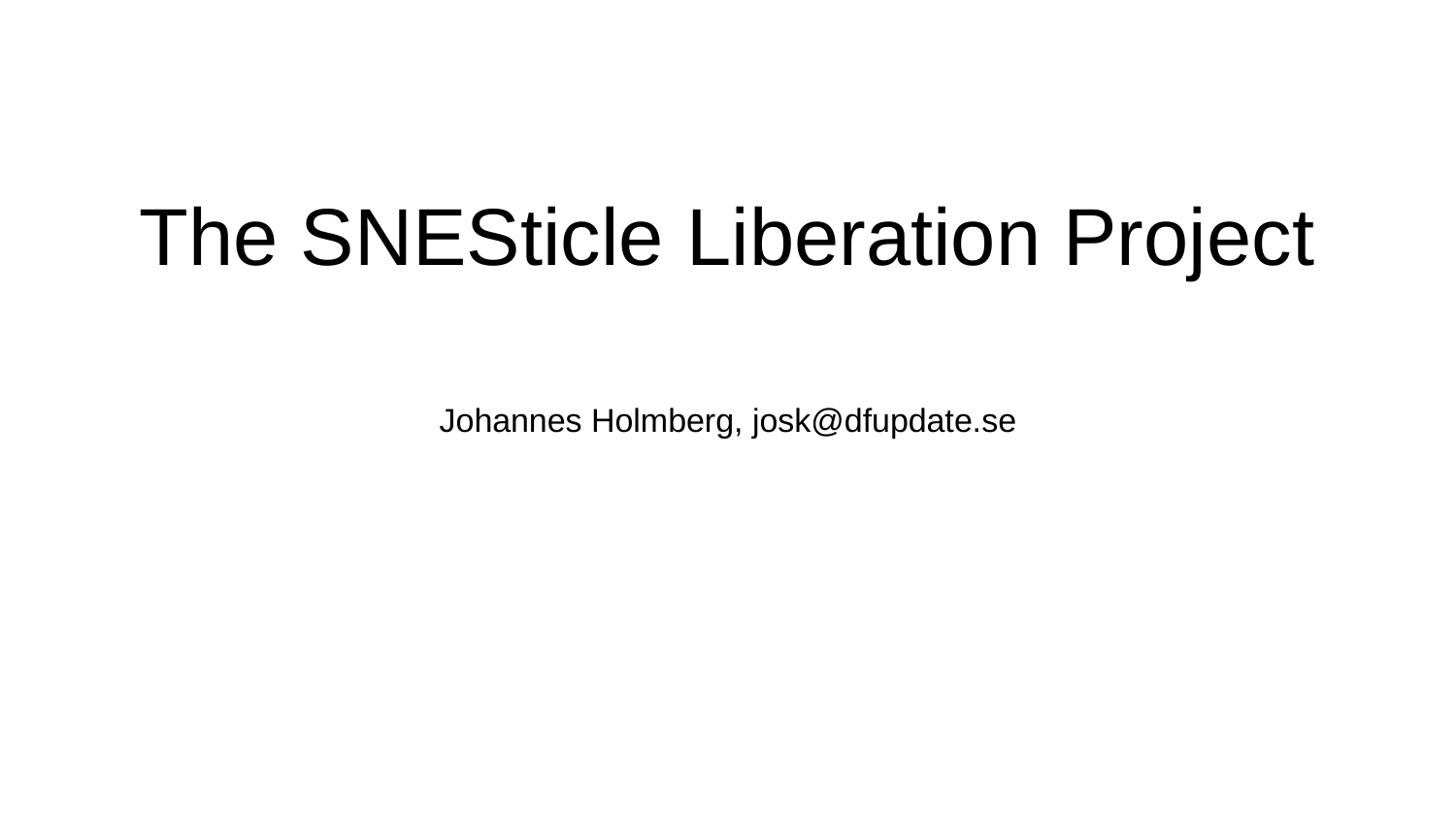#### **Emulators of early 1997 NESticle**  $\triangle$  Good Massage Slow Fast **INES NESA** Paso Fami Not quite as good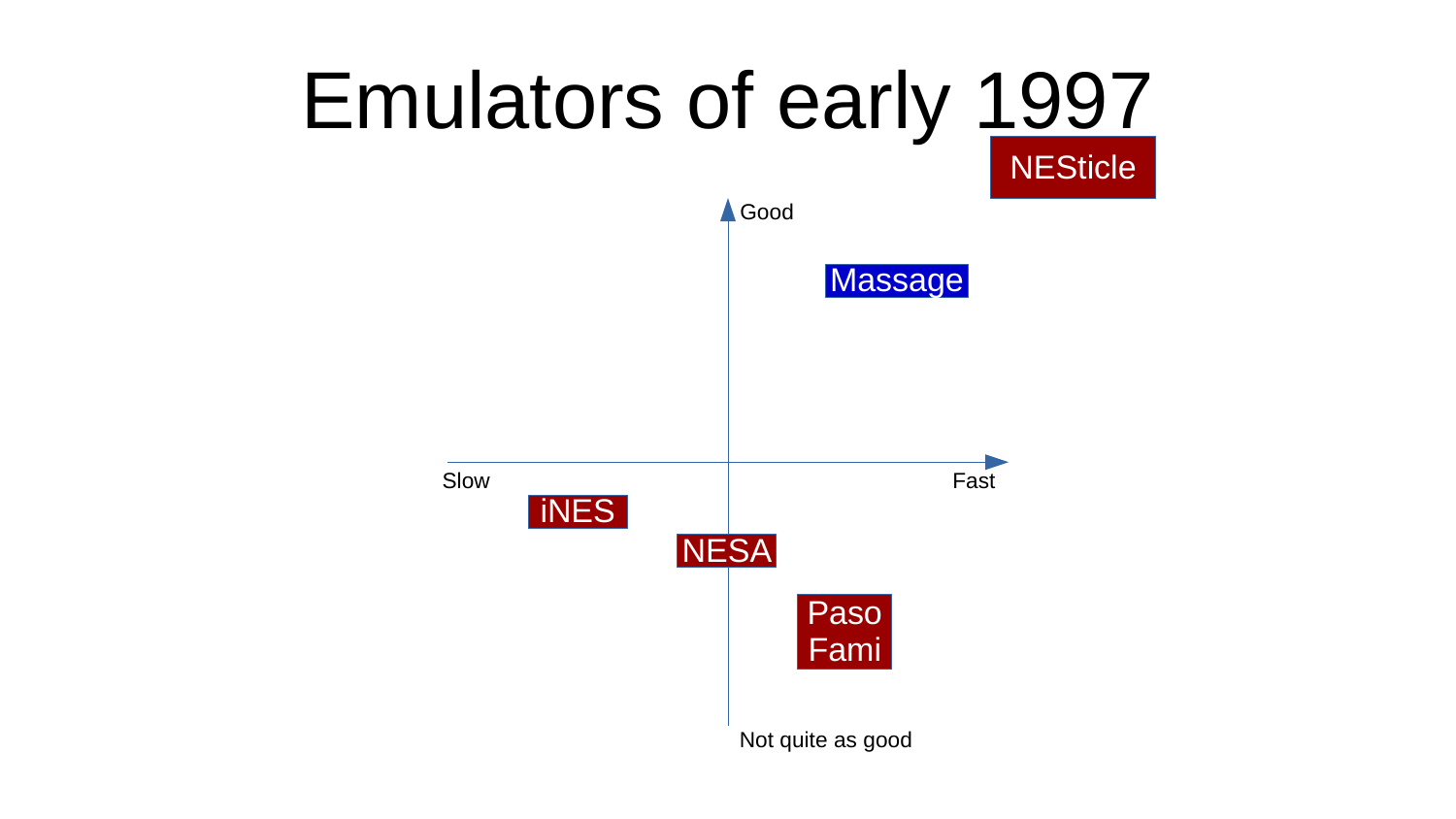### Important world events

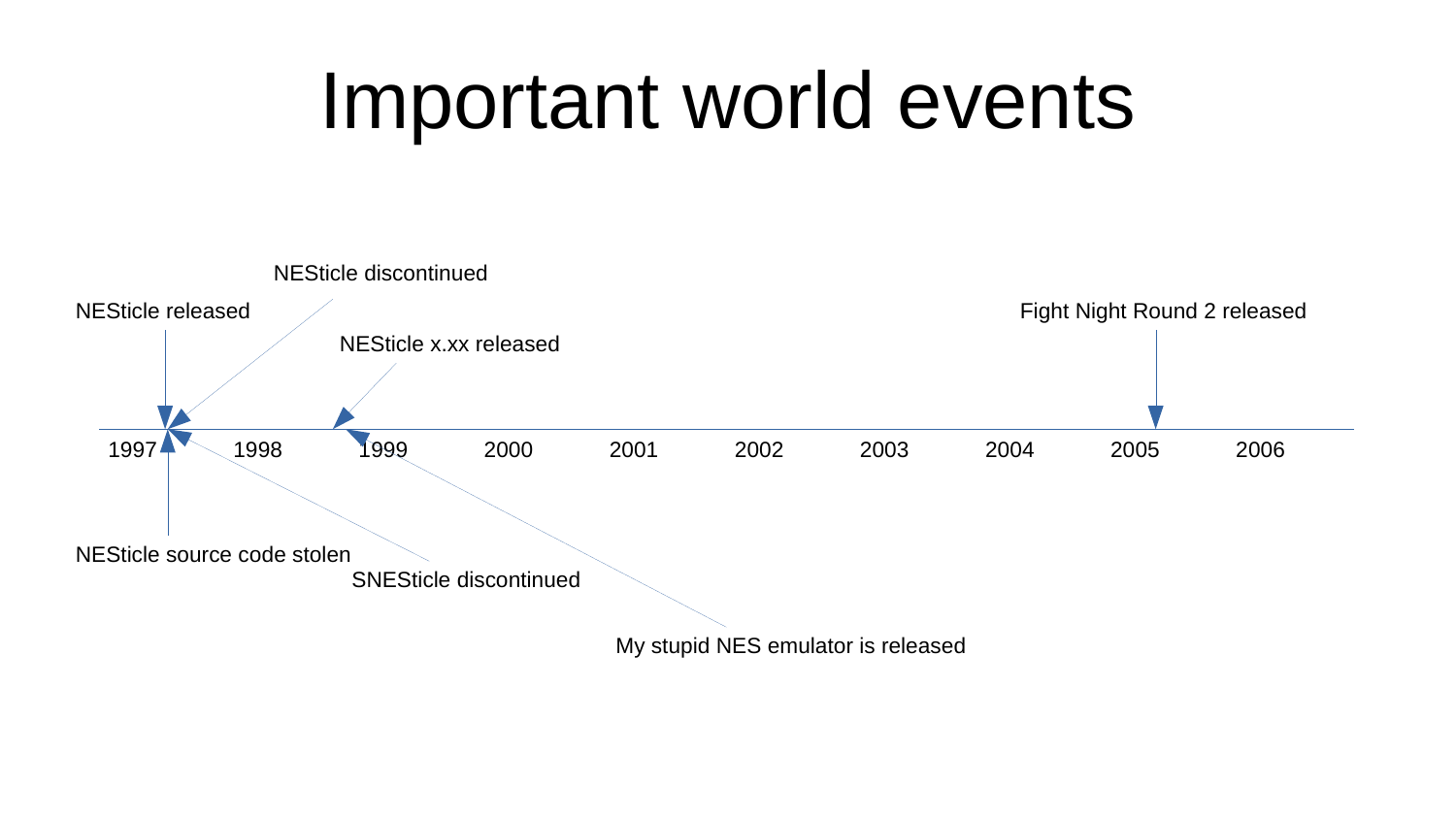### Important world events

| 2007<br>2008<br>2009 | າດ10<br>טד∩ד | 2011 | 2012 | 2013 | ว∩1<br>-UI4. | 2015 | nn 1 C<br>ZUTP. |  |
|----------------------|--------------|------|------|------|--------------|------|-----------------|--|
|----------------------|--------------|------|------|------|--------------|------|-----------------|--|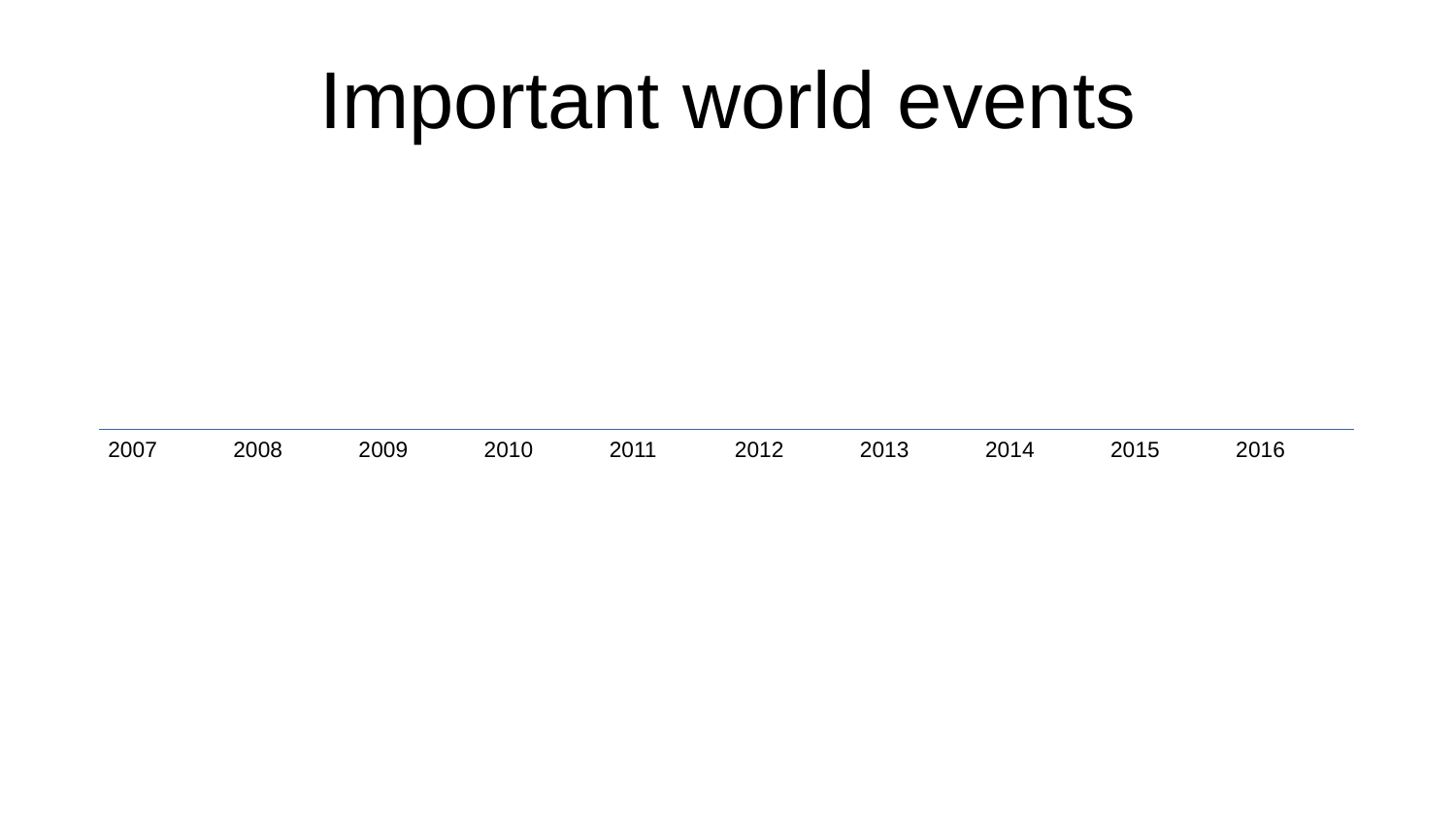#### Important world events

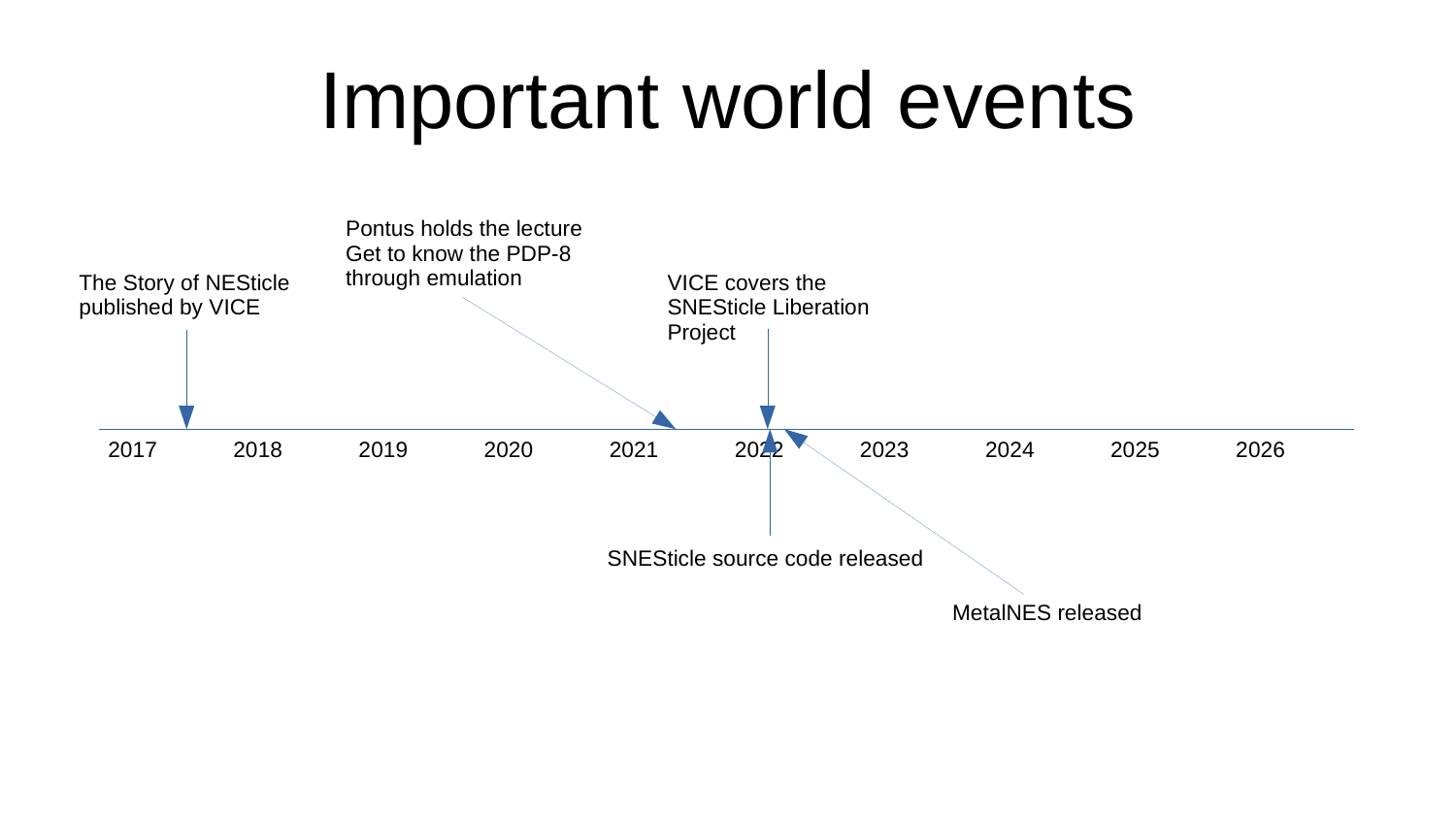# Tools

- Dolphin (Gamecube emulator)
- Ghidra (RE tool)
- Hexcurse (hex editor)
- Python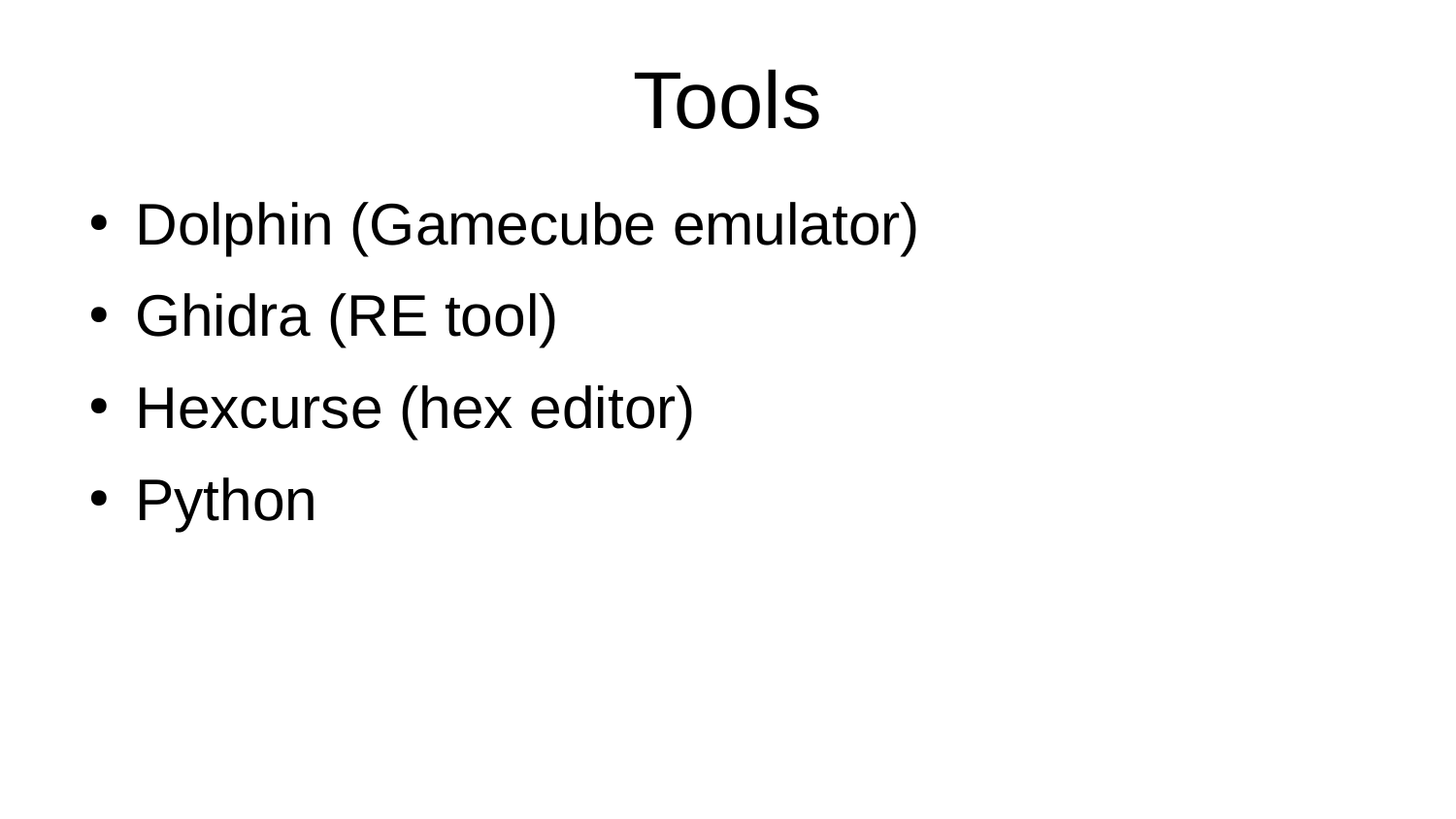### fn22snesticle.py demo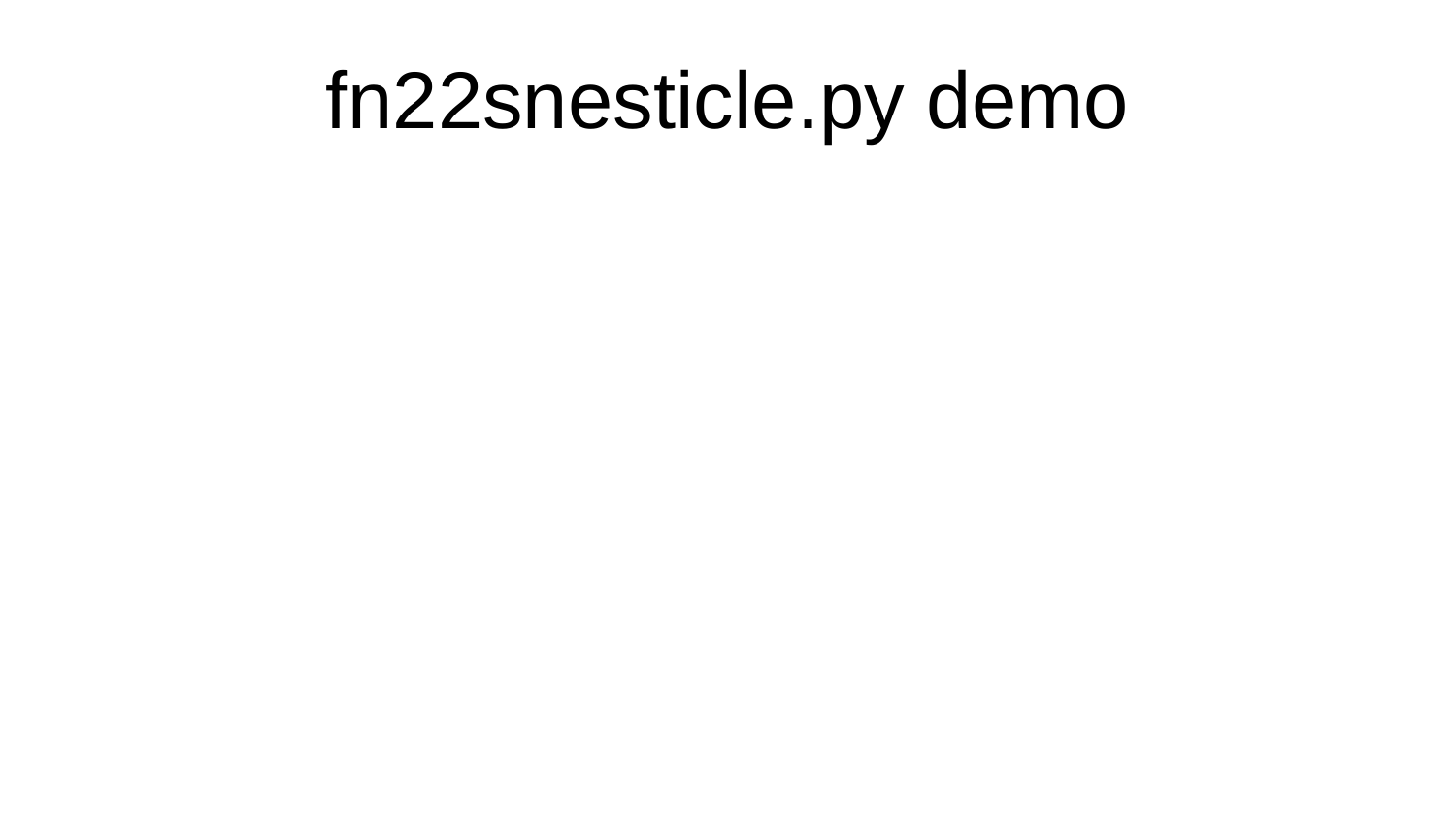| Config               | <b>AR Codes</b><br>Patches | Gecko Codes | Info | Filesystem<br>Verify<br>۰ |
|----------------------|----------------------------|-------------|------|---------------------------|
|                      |                            |             |      |                           |
| Name                 |                            |             |      | Size                      |
| $^{\circ}$           | Disc - GEYE69              |             |      |                           |
|                      | $\phi$ anim                |             |      | 13.99 MiB                 |
|                      | <b>d</b> audio             |             |      | 694.57 MiB                |
|                      | $\mathbf b$ credits        |             |      | 8.61 KiB                  |
|                      | $\mathbb{R}$ cscripts      |             |      | 0.00B                     |
| $\mathbb{R}^n$       | database                   |             |      | 0.00B                     |
| $\mathbf{h}$ fe<br>Þ |                            |             |      | 176.00 MiB                |
| r                    | $\mathbf b$ feapt          |             |      | 21.05 MiB                 |
| <b>dh</b><br>r       | locale                     |             |      | 503.18 KiB                |
| <b>A</b>             | opening.bnr                |             |      | 6.34 KiB                  |
| Þ                    | <b>b</b> preload           |             |      | 562.48 KiB                |
|                      | <b><i>d</i></b> render     |             |      | 230.08 MiB                |
| k                    | <b>Scripts</b>             |             |      | 483.39 KiB                |
| ы                    | sns4q0.471                 |             |      | 2.00 MiB                  |
| <b>d</b>             | storage                    |             |      | 0.00B                     |
|                      |                            |             |      |                           |
|                      |                            |             |      |                           |
|                      |                            |             |      |                           |
|                      |                            |             |      | X Close                   |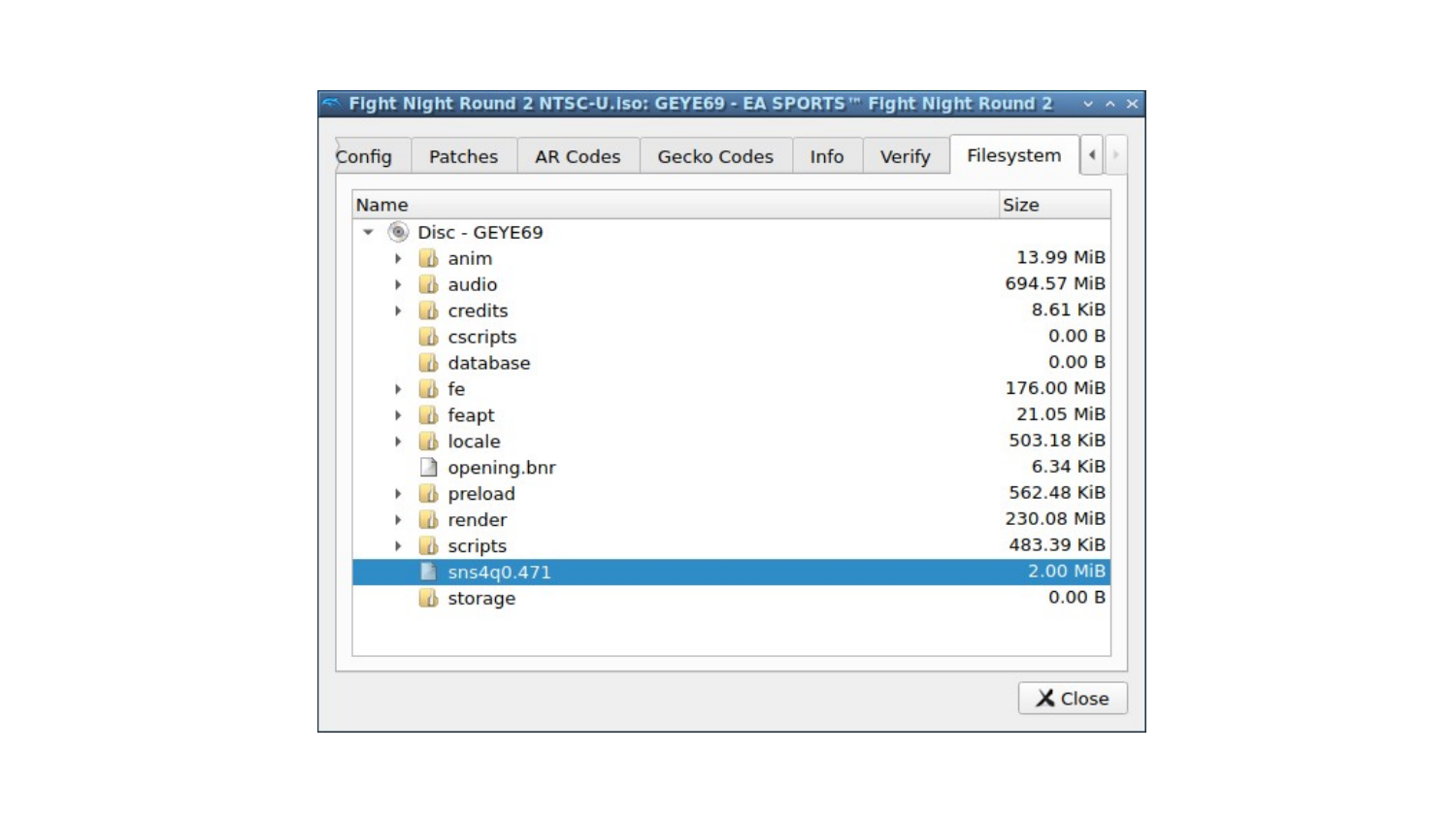### PPC assembly crash course

- All instructions are 32 bits
- Operand order is destination, source
- Immediate values are typically 16 bits
- 32 general purpose registers  $(10 131)$
- $\cdot$  Function arguments go in  $r3 r10$
- $\cdot$  Return value is in r3
- Examples:
	- $-$  addi r1, r2, 5 ; r1 = r2 + 5
	- $-$  ori r0, r0, 0 ; NOP (0x60000000)
	- $-$  stw r0,  $4(r1)$  ; Store r0 in  $(r1 + 4)$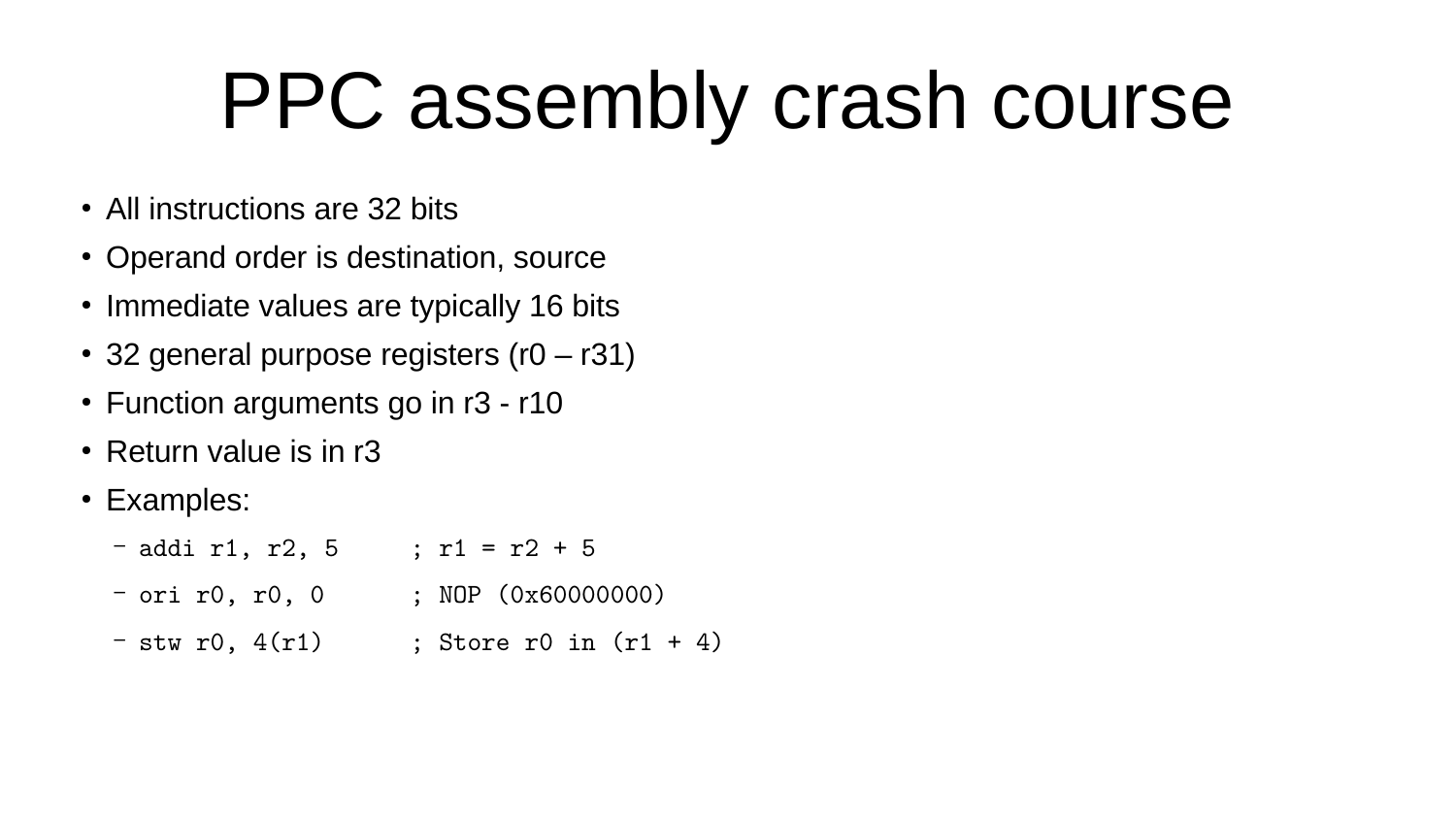```
rl,local_8(rl) ——
                                                            b 0x801a0254 ; jump to snesticle
800ecadc 94 21 ff f8
                         stwu
                         mfspr
800ecae0 7c 08 02 a6
                                     r0.ER800ecae4 90 01 00 0c
                         stw
                                     r0, local res4(rl)
                         bl
                                     FUN 800f6820
                                                                                       undefined FUN 800f6820(undefined...
800ecae8 48 00 9d 39
800ecaec 38 60 00 00
                         ιi
                                     param 9,0x0
800ecaf0 48 1b c4 f9
                         bl
                                     FUN 802a8fe8
                                                                                       undefined FUN 802a8fe8(int param...
800ecaf4 48 00 00 55
                         bl
                                     FUN 800ecb48
                                                                                       undefined FUN 800ecb48(void)
                         bl
                                                                                       undefined FUN 800ec734(undefined...
800ecaf8 4b ff fc 3d
                                     FUN 800ec734
800ecafc 3d 20 80 4c
                         lis
                                     param 15=>PTR s Ref pushed boxer 1 804c0000, -0... = 8046b054
800ecb00 80 09 70 50
                         lwz
                                     r0, offset DAT 804c7050(param 15)
800ecb04 2c 00 00 00
                         cmpwi
                                     r0.0x0800ecb08 41 82 00 24
                         bea
                                     LAB 800ecb2c
800ecb0c 3d 20 80 4c
                         lis
                                     param 15=>PTR s Ref pushed boxer 1 804c0000, -0... = 8046b054
800ecb10 38 00 00 01
                         1i
                                     r0.0x1lis
800ecb14 3c 60 80 0f
                                     param 9, Ox7ffl
800ecb18 90 09 70 a0
                         stw
                                     r0, offset DAT 804c70a0(param 15)
800ecblc 38 63 cb 7c
                         subi
                                     param 9=>FUN 800ecb7c, param 9,0x3484
800ecb20 38 80 00 00
                         λi
                                     param 10,0x0
800ecb24 38 a0 00 00
                         λi
                                     param 11,0x0
800ecb28 48 2d cb cl
                         bl
                                     FUN 803c96e8
                                                                                       undefined FUN 803c96e8(int param...
                    LAB 800ecb2c
                                                                      XREF[1]:800ecb08(j)
800ecb2c 38 60 00 00
                         Πi
                                     param 9,0x0
800ecb30 38 80 00 00
                         ιi
                                     param 10,0x0
800ecb34 48 00 00 49
                         bl
                                     FUN 800ecb7c
                                                                                       undefined4 FUN 800ecb7c(undefine...
800ecb38 80 01 00 0c
                         lwz
                                     r0, local res4(rl)
800ecb3c 7c 08 03 a6
                         mtspr
                                     LR, r0
800ecb40 38 21 00 08
                         addi
                                     r1, r1, 0x8blr
800ecb44 4e 80 00 20
```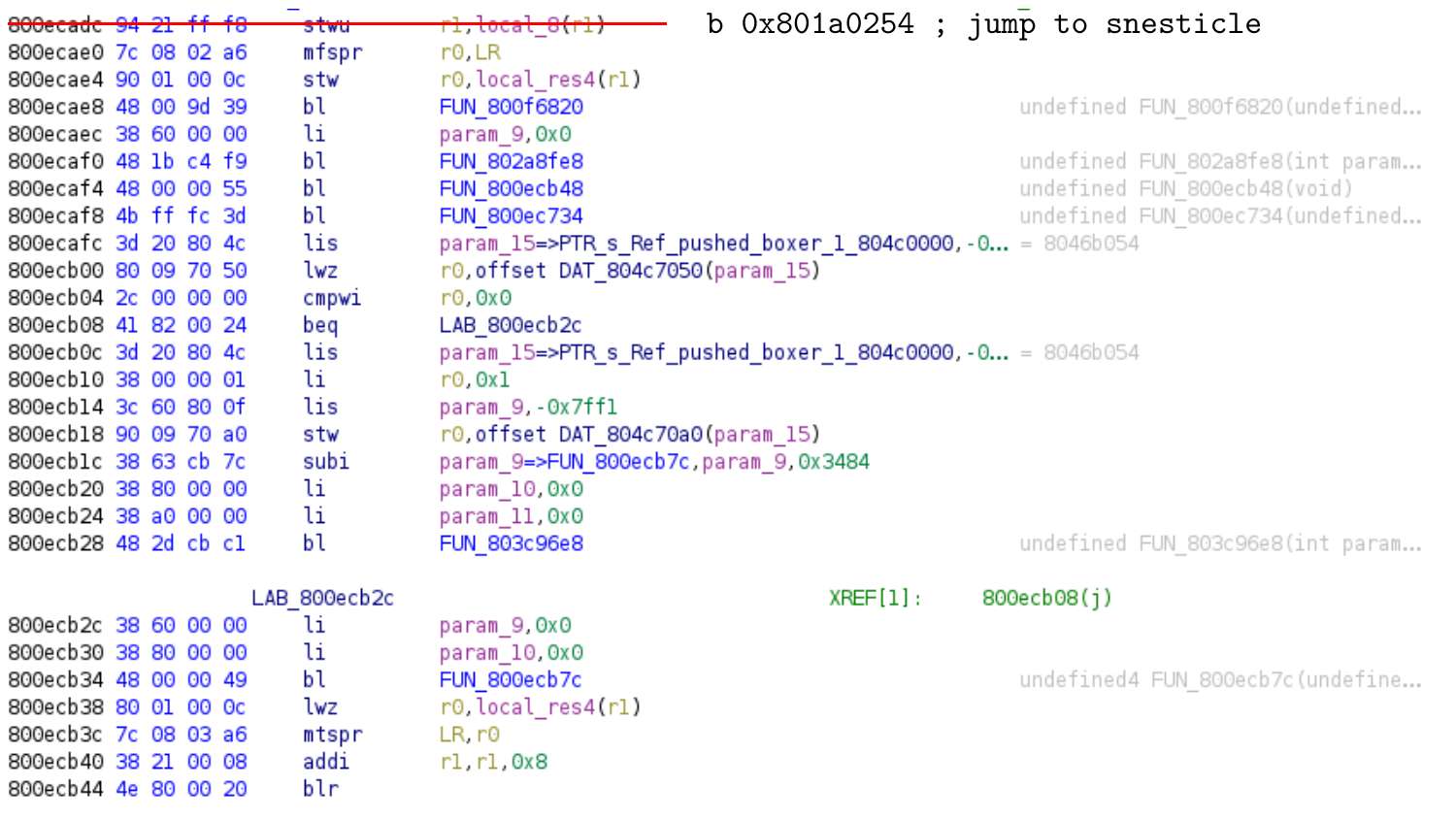# How to slap a menu onto this?

- Gamecube is inscrutable modern hardware
- Don't want to setup a dev environment
- Difficult to know which code is safe to overwrite
- If only there was a friendlier environment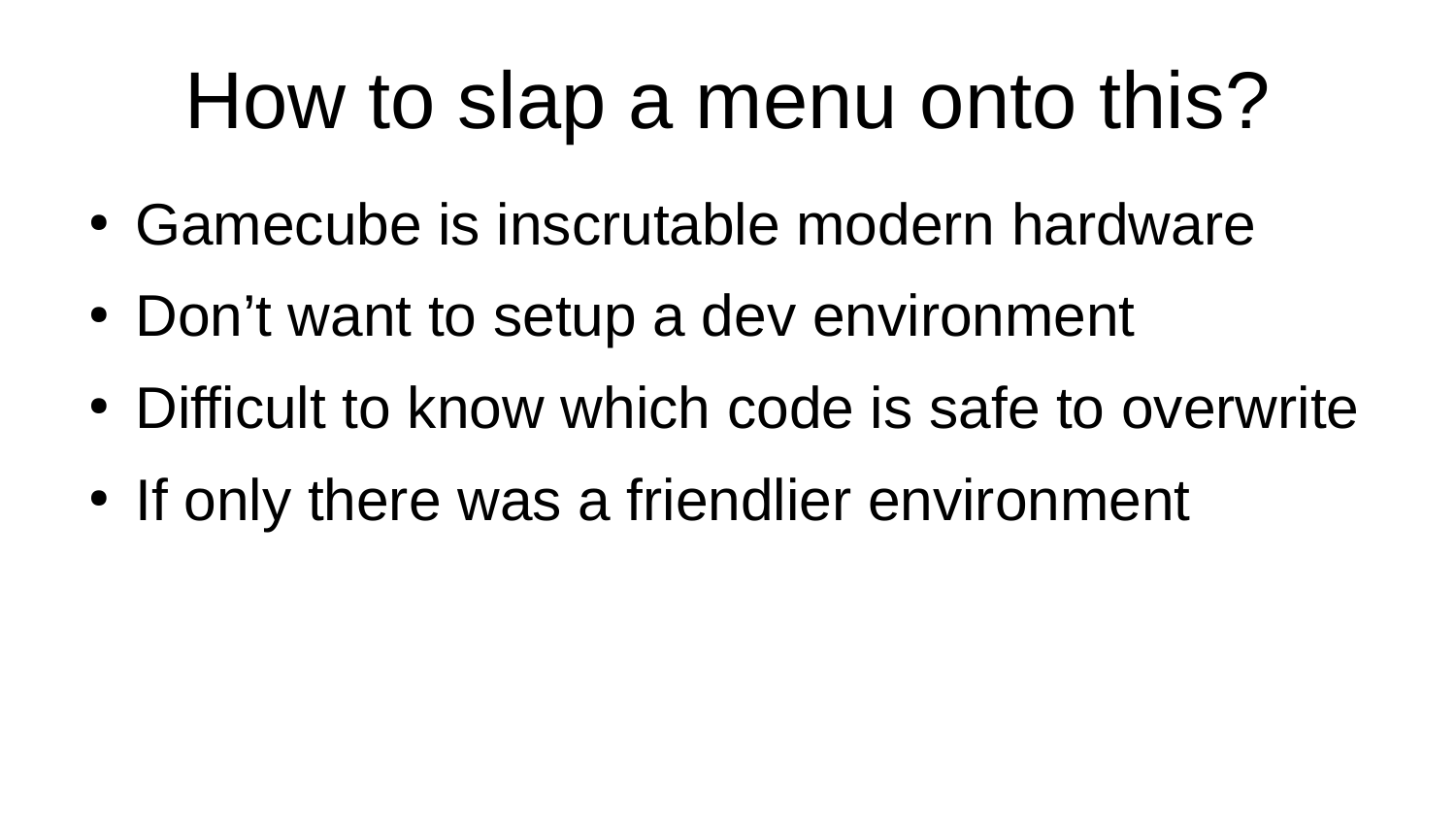# Need more tools!

- Mesen-SX (SNES emulator)
- $\cdot$  cc65/ca65 (65816 assembler)
- More python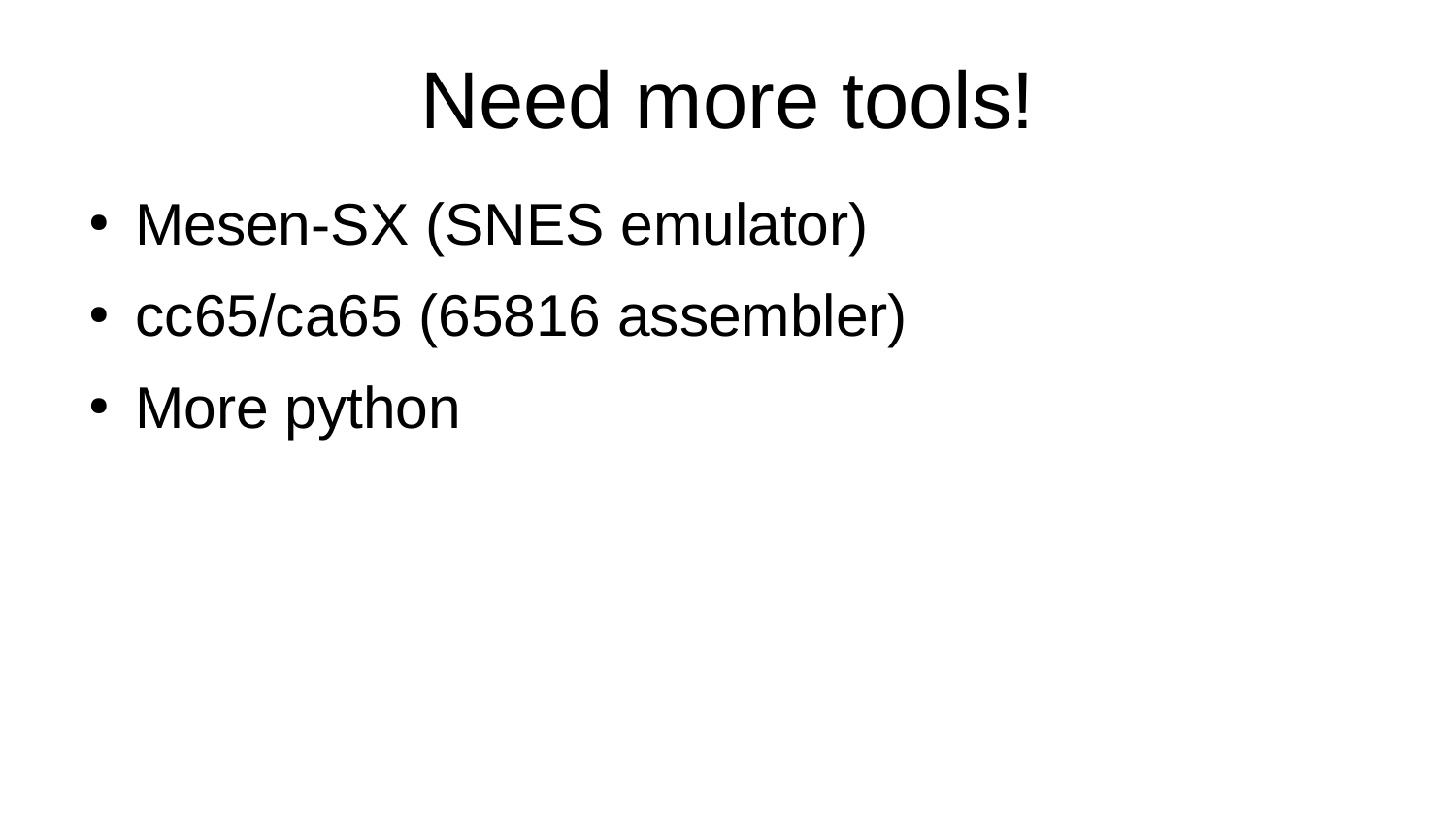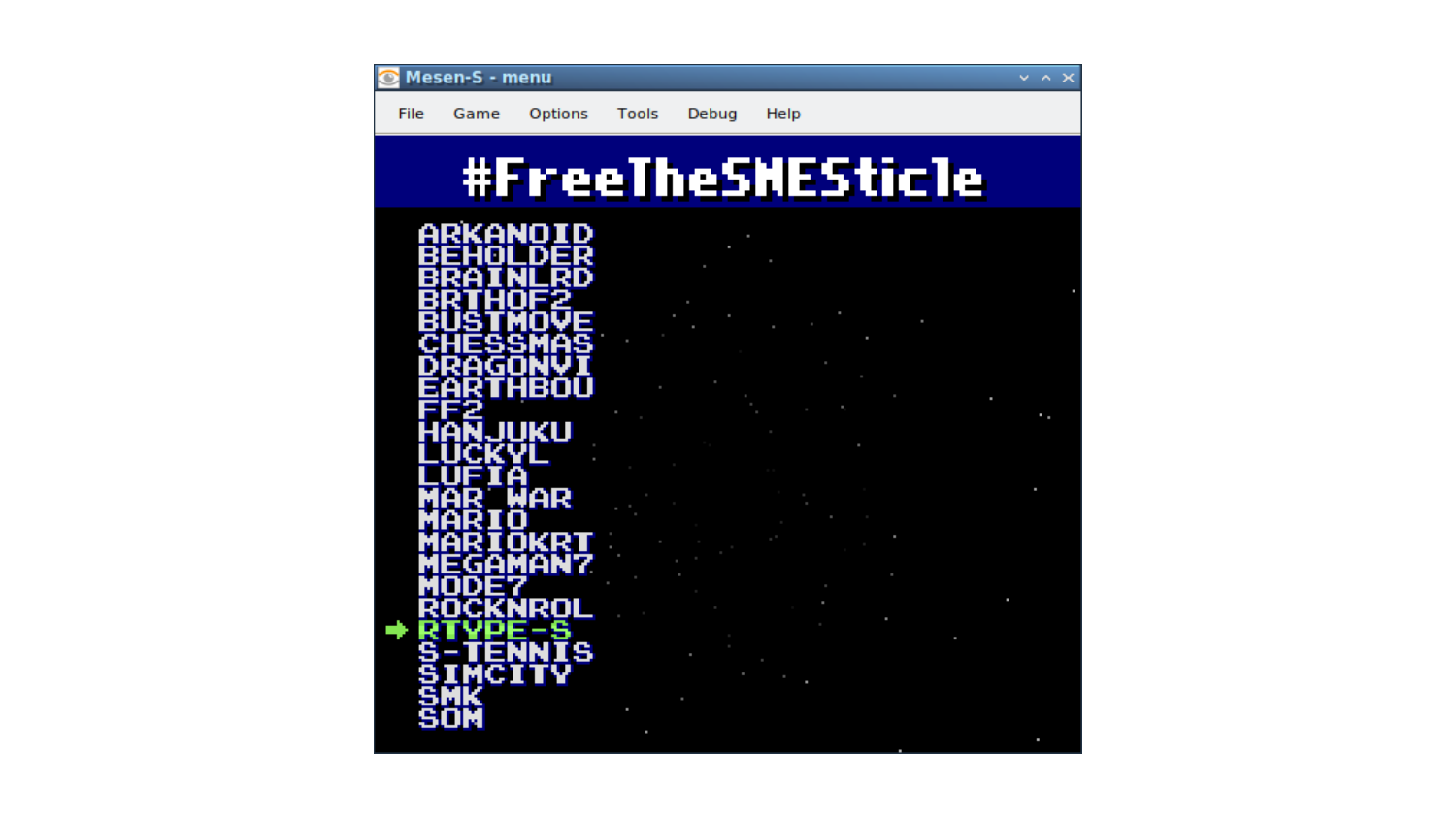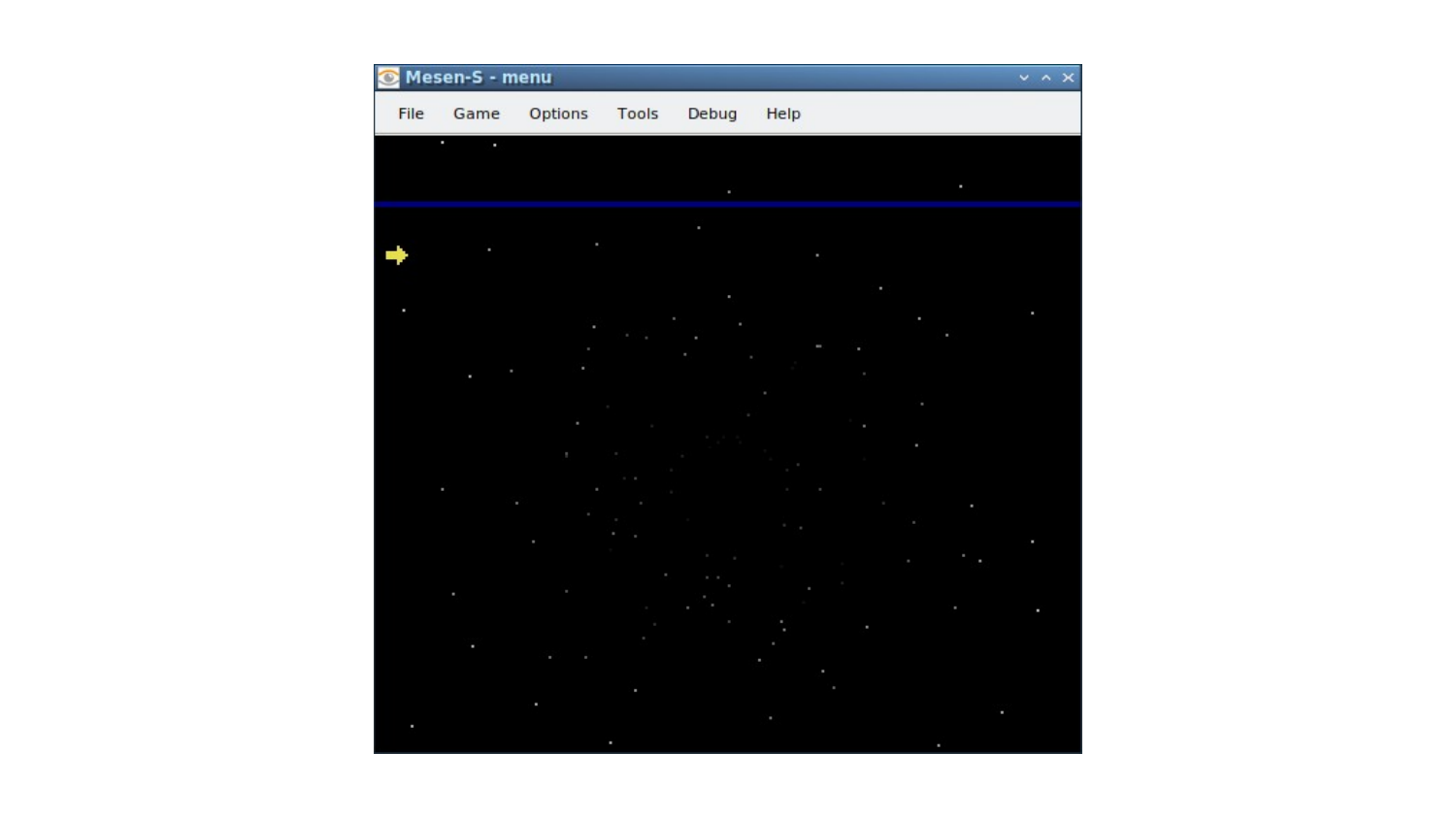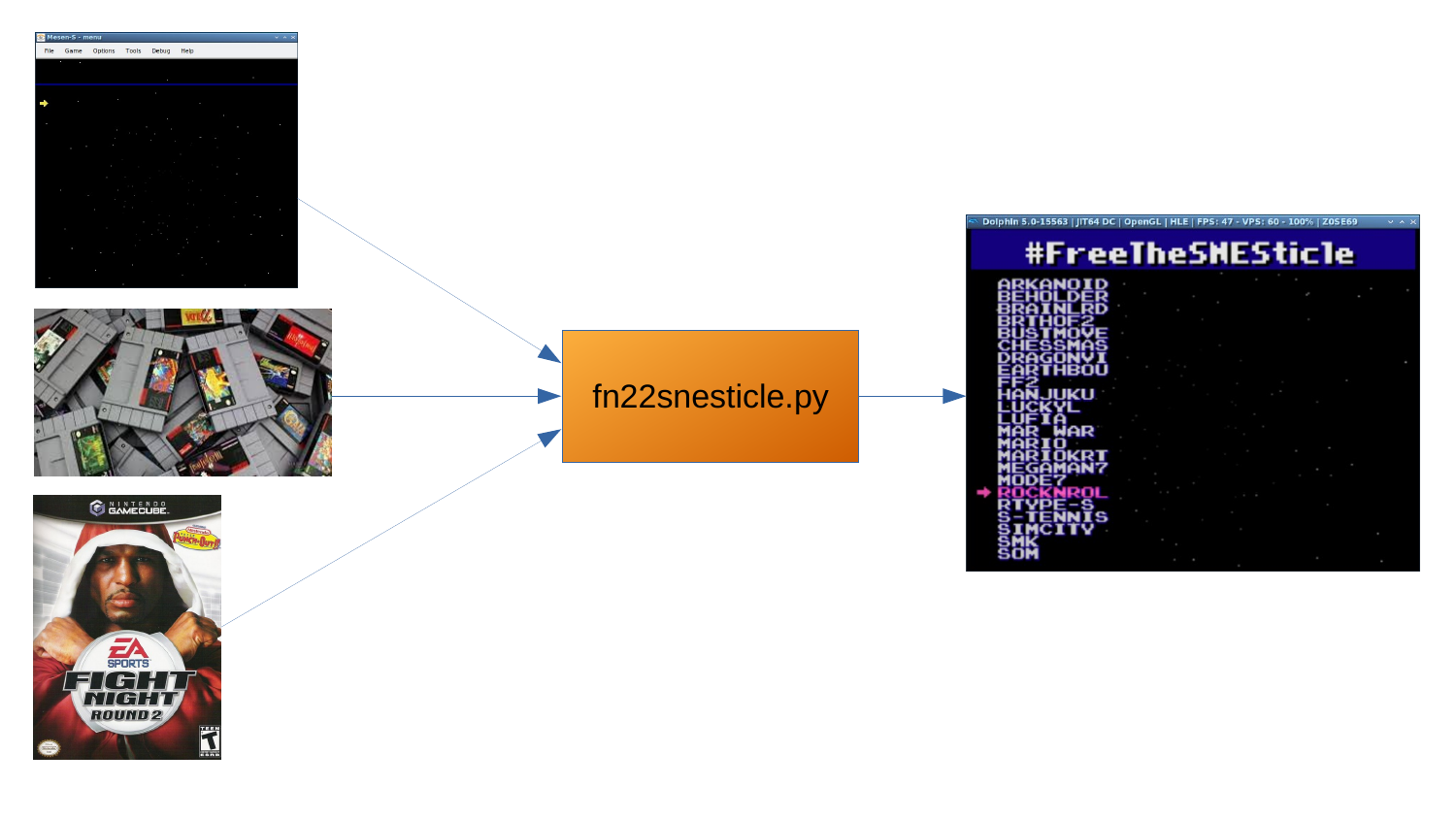# ISO file system

Old iso file system contents:

sns4q0.471 (smw or something) opening.bnr

New iso file system contents:

sns4q0.471 (menu.sfc) opening.bnr 01 (Super Punch Out!!) 02 (smw.sfc) 03 (zelda3.sfc)

(The GC binary "main.dol" is not part of the file system)

…

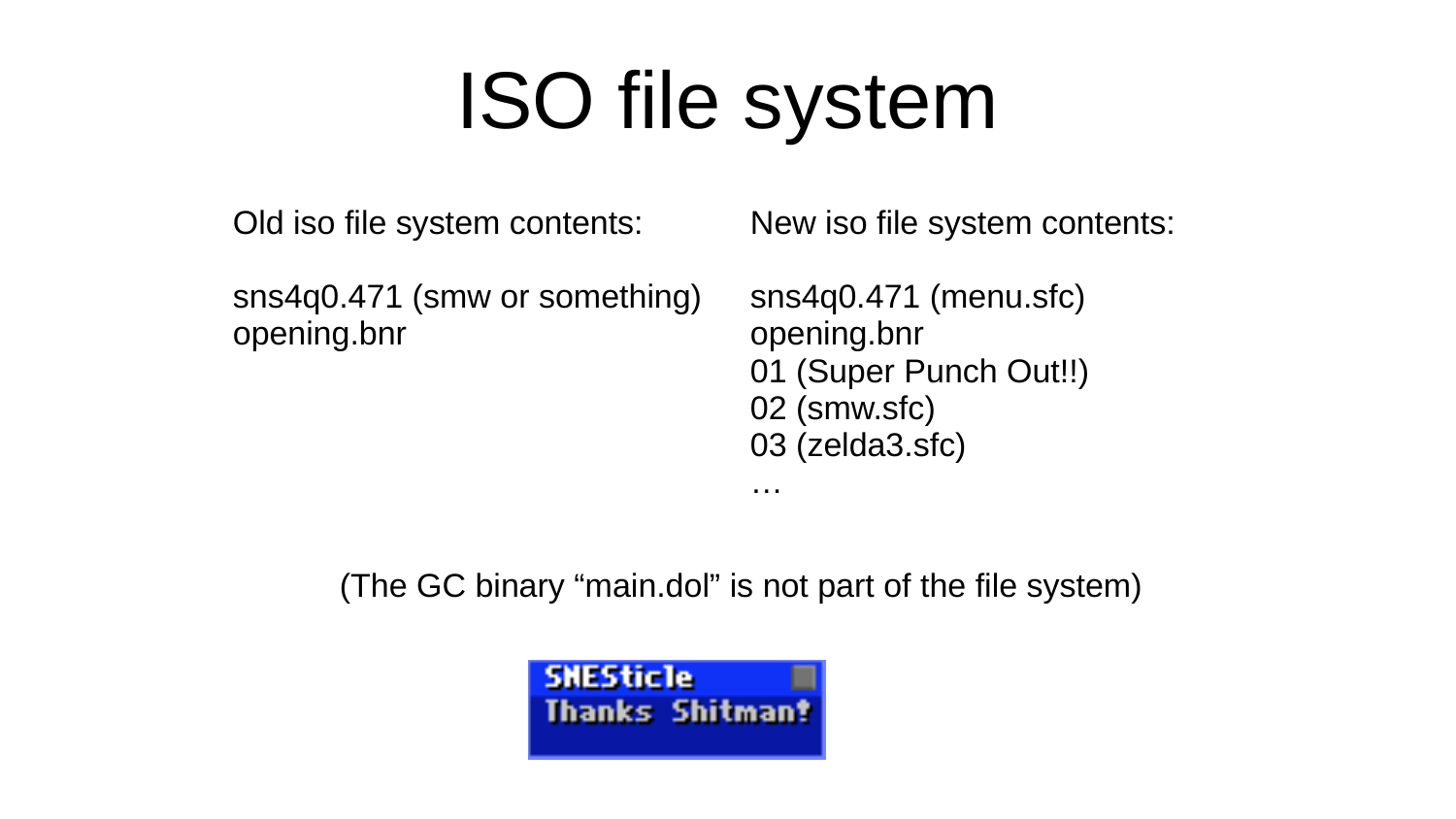# ISO file system

New iso file system contents:

```
sns4q0.471 (menu.sfc)
opening.bnr
01 (Super Punch Out!!)
02 (smw.sfc)
03 (zelda3.sfc)
```
…

SNES ROM contents:

SMW ("02") SUPER PUNCH OUT!! ("01") ZELDA3 ("03")

...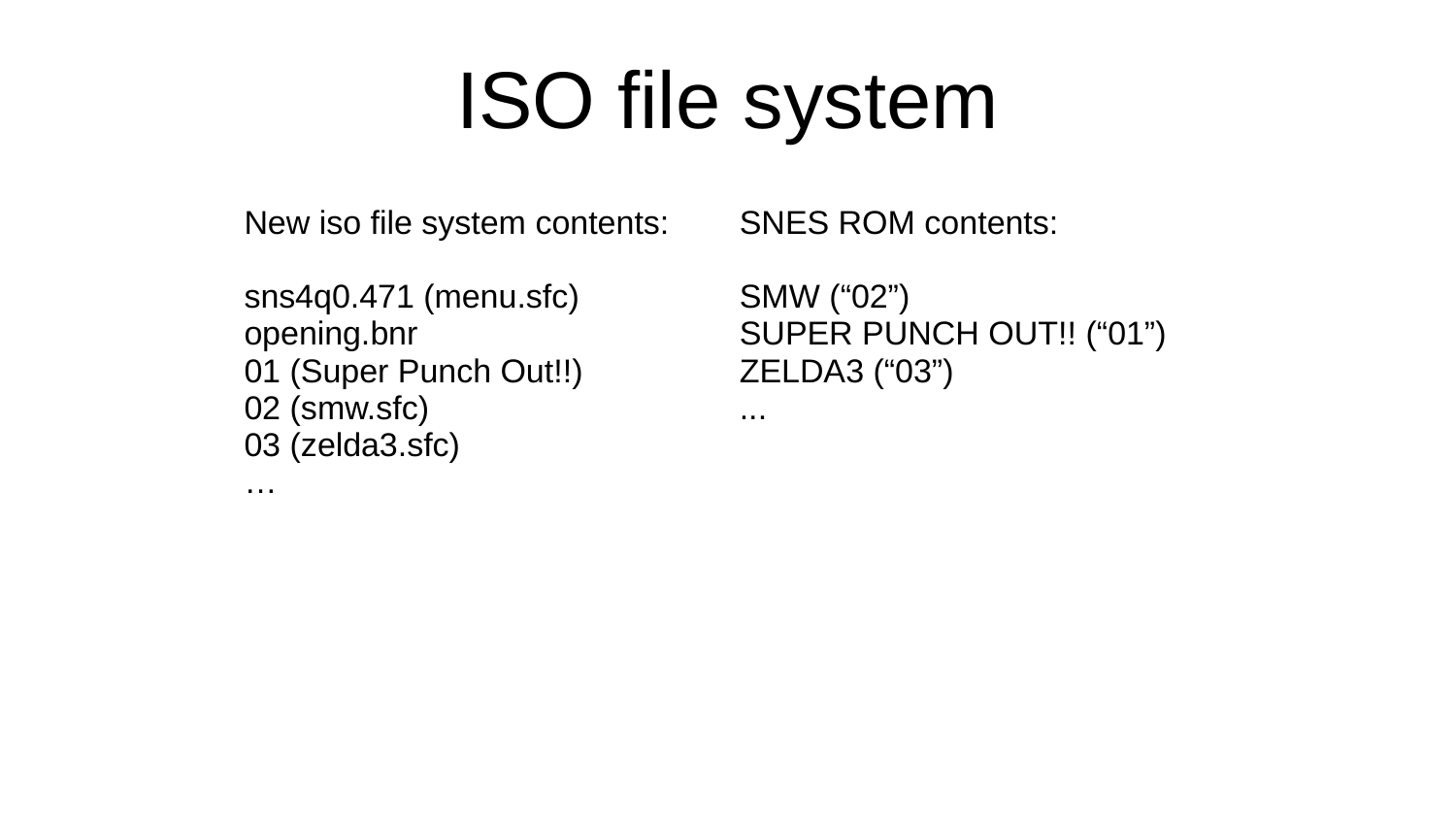| Jump             |                      |  |  |              |                                    |          |                |                                  |
|------------------|----------------------|--|--|--------------|------------------------------------|----------|----------------|----------------------------------|
| destination      | 801a0250 90 09 cc 20 |  |  | stw          | r0,-0x33e0(param_15)=>DAT_804ccc20 |          | $= 000000001h$ |                                  |
|                  | 801a0254 4b fd 18 21 |  |  | bl           | FUN 80171a74                       |          |                | undefined4 * FUN 80171a74(undefi |
|                  | 801a0258 4b fd 33 91 |  |  | bl           | FUN 801735e8                       |          |                | undefined FUN_801735e8(undefined |
|                  | 801a025c 48 0e da el |  |  | bl           | snesticle_FUN_8028dd3c             |          |                | undefined snesticle FUN 8028dd3c |
|                  | 801a0260 48 00 00 f0 |  |  | b            | LAB 801a0350                       |          |                |                                  |
| <b>Delicious</b> |                      |  |  |              |                                    |          |                |                                  |
| code             |                      |  |  | LAB 801a0264 |                                    | XREF[1]: | 801a0240(j)    |                                  |
| real-estate      | 801a0264 4b e6 46 b5 |  |  | bι           | FUN 80004918                       |          |                | int * FUN 80004918(undefined8 pa |
|                  | 801a0268 3b c0 00 00 |  |  | 1i           | r30,0x0                            |          |                |                                  |
|                  | 801a026c 38 80 00 00 |  |  | 1i           | param_10.0x0                       |          |                |                                  |
|                  | 801a0270 38 a0 00 05 |  |  | 1i           | param_11.0x5                       |          |                |                                  |
|                  | 801a0274 4b e6 55 c5 |  |  | bι           | FUN 80005838                       |          |                | undefined FUN 80005838(int param |
|                  | 801a0278 3b a0 00 01 |  |  | li           | r29,0x1                            |          |                |                                  |
|                  | 801a027c 4b e6 46 9d |  |  | bl           | FUN 80004918                       |          |                | int * FUN 80004918(undefined8 pa |
|                  | 801a0280 3b e0 00 00 |  |  | 1i           | r31,0x0                            |          |                |                                  |
|                  | 801a0284 38 a0 00 04 |  |  | li           | param_11.0x4                       |          |                |                                  |
|                  | 801a0288 38 80 00 01 |  |  | li           | param_10.0xl                       |          |                |                                  |
|                  | 801a028c 4b e6 55 ad |  |  | bl           | FUN 80005838                       |          |                | undefined FUN_80005838(int param |
|                  | 801a0290 4b f3 de 95 |  |  | bl           | FUN_800de124                       |          |                | undefined * FUN_800del24(undefin |
|                  | 801a0294 38 80 00 01 |  |  | 1i           | param_10,0xl                       |          |                |                                  |
|                  | 801a0298 4b f3 e0 85 |  |  | bl           | FUN_800de31c                       |          |                | undefined FUN_800de31c(undefined |
|                  | 801a029c 4b f7 4c dd |  |  | bl           | FUN 80114f78                       |          |                | undefined FUN_80114f78(void)     |
|                  | 801a02a0 48 08 b0 6d |  |  | bι           | FUN 8022b30c                       |          |                | undefined * FUN_8022b30c(undefin |
|                  | 801a02a4 48 08 a4 61 |  |  | bl           | FUN 8022a704                       |          |                | undefined FUN_8022a704(undefined |
|                  | 801a02a8 4b f4 da a5 |  |  | bl           | FUN 800edd4c                       |          |                | undefined FUN_800edd4c(undefined |
|                  | 801a02ac 93 dc 01 44 |  |  | stw          | r30,0x144(r28)                     |          |                |                                  |
|                  | 801a02b0 4b f6 b0 89 |  |  | bl           | FUN 8010b338                       |          |                | undefined * FUN 8010b338(undefin |
|                  | 801a02b4 93 a3 00 0c |  |  | stw          | r29, Oxc(param_9)                  |          |                |                                  |
|                  | 801a02b8 4b f4 da 15 |  |  | bl           | FUN 800edccc                       |          |                | undefined FUN_800edccc(undefined |
|                  | 801a02bc 4b f4 c9 9d |  |  | bl           | finish loading FUN 800ecc58        |          |                | undefined finish loading FUN 800 |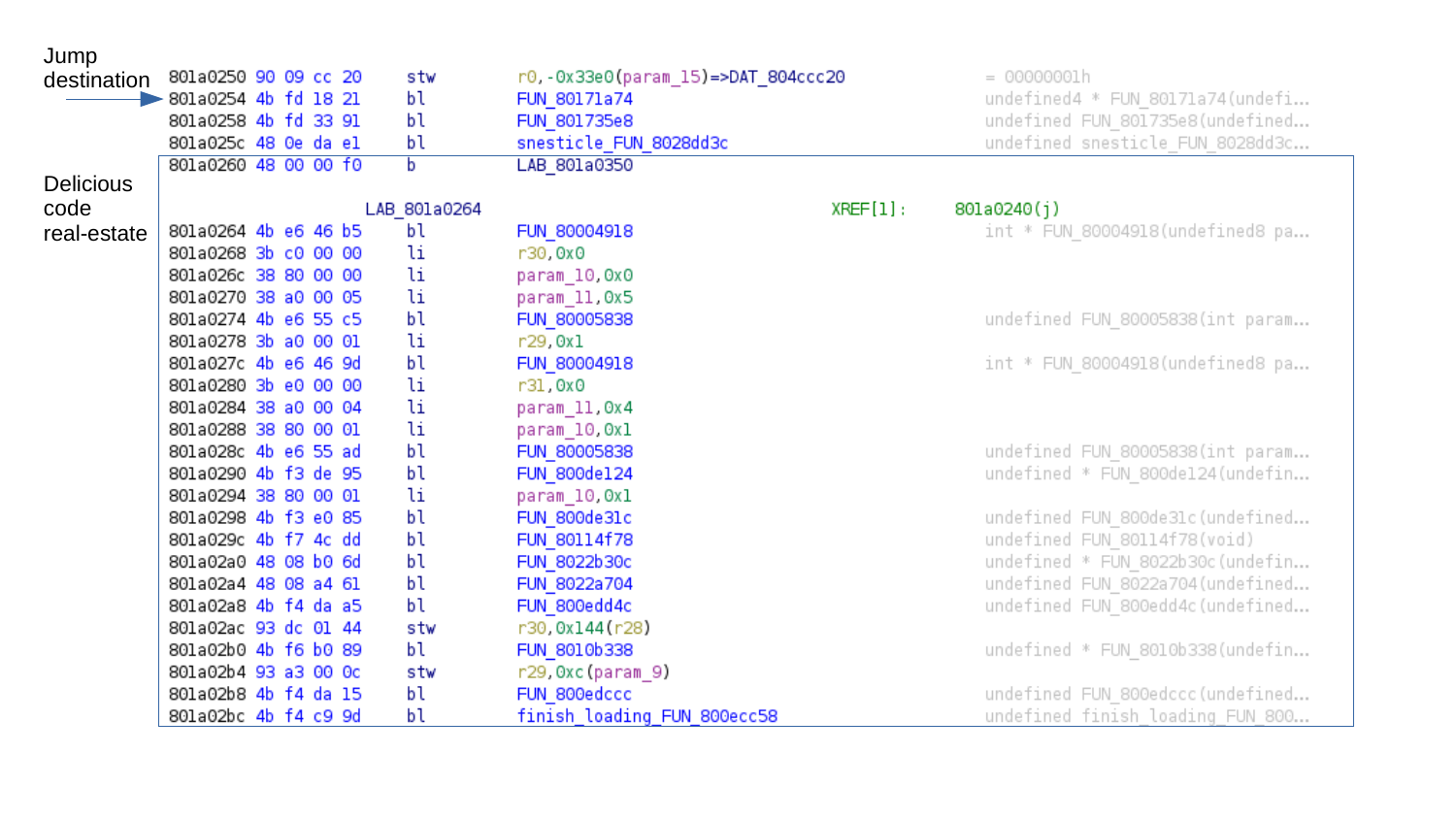| ۰. | ×<br>٧ |  |
|----|--------|--|

| JUILIN<br>destination | 801a0250 90 09 cc 20<br>$\rightarrow$ 801a0254 4b fd 18 21<br>801a0258 4b fd 33 91<br>801a025c 48 0e da el |                      | stw<br>bl<br>bl<br>bl  | r0,-0x33e0(param_15)=>DAT_804ccc20<br>FUN_80171a74<br>FUN 801735e8<br>snesticle FUN 8028dd3c | $= 000000001h$<br>undefined4 * FUN_80171a74(undefi<br>undefined FUN 801735e8(undefined<br>undefined snesticle FUN 8028dd3c |
|-----------------------|------------------------------------------------------------------------------------------------------------|----------------------|------------------------|----------------------------------------------------------------------------------------------|----------------------------------------------------------------------------------------------------------------------------|
|                       |                                                                                                            | lis r3, 0x8063       |                        |                                                                                              |                                                                                                                            |
|                       |                                                                                                            |                      |                        | addi r3, r3, $-0x5574$ ; SNES memory pointer $(0x8062aa8c)$                                  |                                                                                                                            |
|                       |                                                                                                            | $1wz$ r3, $0x24(r3)$ |                        | ; Read game file name                                                                        |                                                                                                                            |
|                       |                                                                                                            | lis r4, 0x8049       |                        |                                                                                              |                                                                                                                            |
|                       |                                                                                                            | addi r4, r4, 0x63ac  |                        | ; ROM filename pointer $(0x804963ac$ $(=\text{SNS4Q}))$                                      |                                                                                                                            |
|                       |                                                                                                            | stw $r3$ , $0(r4)$   |                        | ; Store game file name                                                                       |                                                                                                                            |
|                       |                                                                                                            | lis r3, 0x8049       |                        |                                                                                              |                                                                                                                            |
|                       |                                                                                                            |                      | addi $r3, r3, -0x19e8$ | ; Z check instruction (0x8028e618)                                                           |                                                                                                                            |
|                       | lis                                                                                                        | r4, 0x6000           |                        | $: r4 = NOP$                                                                                 |                                                                                                                            |
|                       | stw                                                                                                        | r4, 0(r3)            |                        | ; Never exit snesticle                                                                       |                                                                                                                            |
|                       | $\mathbf b$                                                                                                | 0x801a025c           |                        |                                                                                              |                                                                                                                            |
|                       |                                                                                                            |                      |                        |                                                                                              |                                                                                                                            |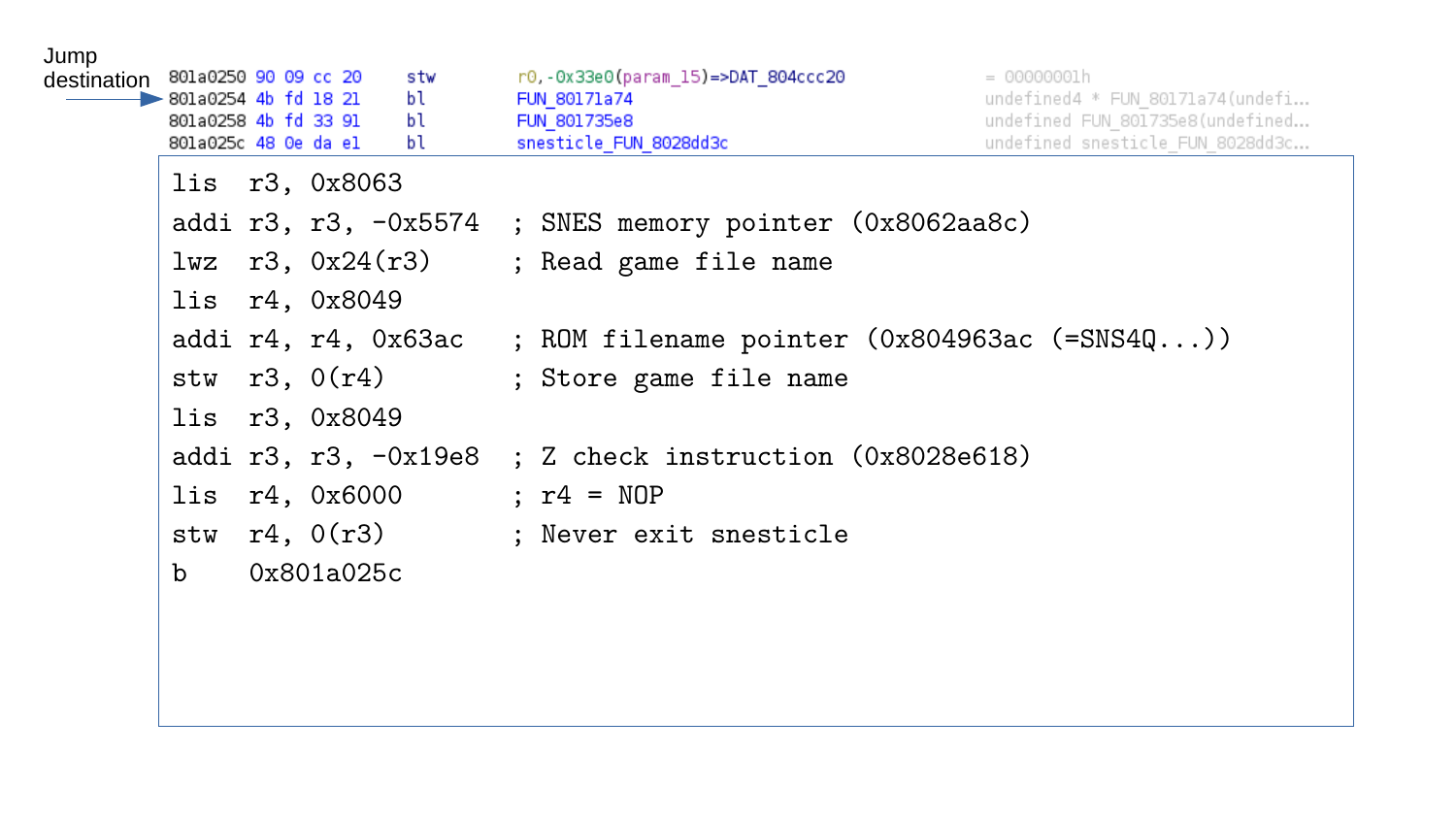| ۰. | ×<br>٧ |  |
|----|--------|--|

| Julip<br>destination | 801a0250 90 09 cc 20<br>$\triangleright$ 801a0254 4b fd 18 21<br>801a0258 4b fd 33 91<br>801a025c 48 0e da el |            | stw<br>bl<br>bl<br>bl | r0,-0x33e0(param_15)=>DAT_804ccc20<br>FUN 80171a74<br>FUN 801735e8<br>snesticle FUN 8028dd3c | $= 000000001h$<br>undefined4 * FUN_80171a74(undefi<br>undefined FUN 801735e8(undefined<br>undefined snesticle FUN 8028dd3c |
|----------------------|---------------------------------------------------------------------------------------------------------------|------------|-----------------------|----------------------------------------------------------------------------------------------|----------------------------------------------------------------------------------------------------------------------------|
|                      | lis r3, 0x8063                                                                                                |            |                       |                                                                                              |                                                                                                                            |
|                      |                                                                                                               |            |                       | addi r3, r3, $-0x5574$ ; SNES memory pointer $(0x8062aa8c)$                                  |                                                                                                                            |
|                      |                                                                                                               |            | $1wz$ r3, $0x24(r3)$  | ; Read game file name                                                                        |                                                                                                                            |
|                      | lis r4, 0x8049                                                                                                |            |                       |                                                                                              |                                                                                                                            |
|                      |                                                                                                               |            | addi r4, r4, 0x63ac   | ; ROM filename pointer $(0x804963ac$ $(=\text{SNS4Q}))$                                      |                                                                                                                            |
|                      | stw $r3$ , $0(r4)$                                                                                            |            |                       | ; Store game file name                                                                       |                                                                                                                            |
|                      | lis r3, 0x8049                                                                                                |            |                       |                                                                                              |                                                                                                                            |
|                      |                                                                                                               |            |                       | addi r3, r3, $-0x19e8$ ; Z check instruction $(0x8028e618)$                                  |                                                                                                                            |
|                      | lis $r4$ , $0x6000$                                                                                           |            |                       | $; r4 = NOP$                                                                                 |                                                                                                                            |
|                      |                                                                                                               |            |                       | stw r4, 0(r3) ; Never exit snesticle                                                         |                                                                                                                            |
|                      | addi r4, 0, 0x100                                                                                             |            |                       |                                                                                              |                                                                                                                            |
|                      | bl                                                                                                            |            | ICInvalidateRange     |                                                                                              |                                                                                                                            |
|                      | $\mathbf b$                                                                                                   | 0x801a025c |                       |                                                                                              |                                                                                                                            |
|                      |                                                                                                               |            |                       |                                                                                              |                                                                                                                            |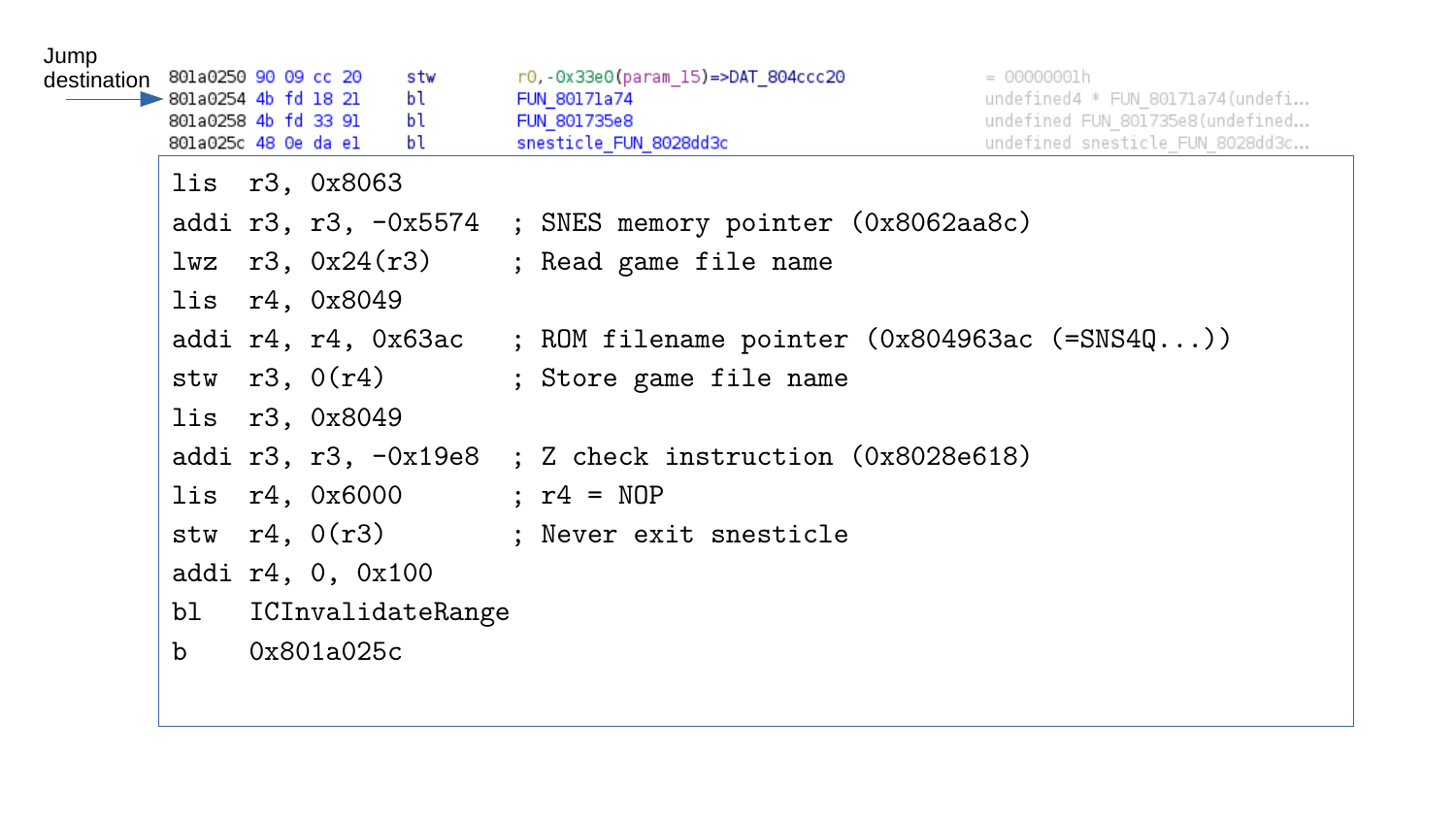### fn22snesticle.py demo 2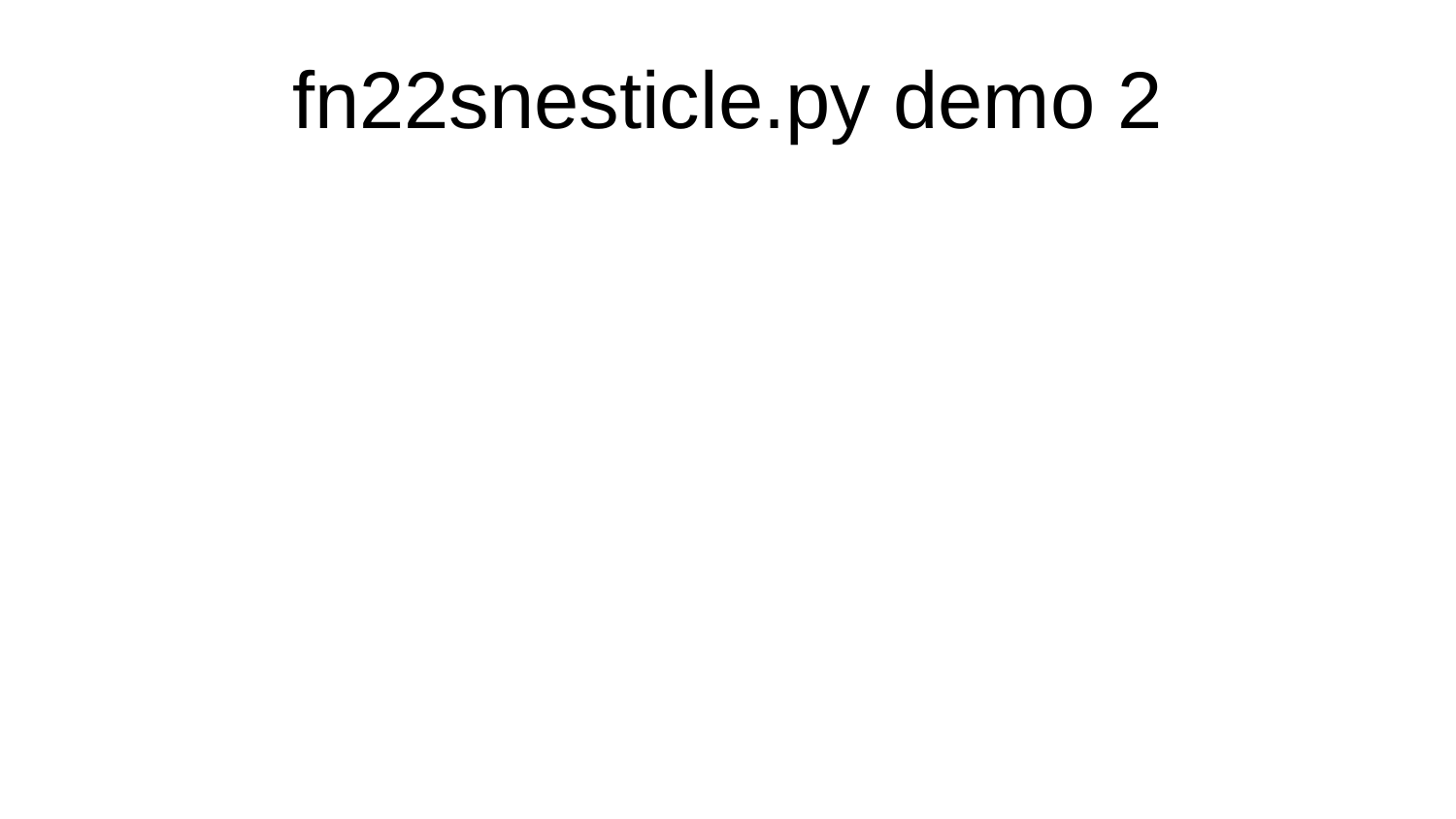| $\mathfrak{P}$ main $\star$  | $\mathbf{P}$ 1 branch $\heartsuit$ 0 tags                                                                 | About<br>Go to file<br>Code $\sim$                                                       |
|------------------------------|-----------------------------------------------------------------------------------------------------------|------------------------------------------------------------------------------------------|
|                              | Icer SNESticle source code (circa ~2004)                                                                  | SNESticle source code (circa ~2004)<br>9590ebf on Jan 13 0 2 commits<br><b>CO</b> Readme |
| Gep                          | SNESticle source code (circa ~2004)                                                                       | MIT License<br>ठाँठ<br>3 months ago                                                      |
| SNESticle                    | SNESticle source code (circa ~2004)                                                                       | ☆ 314 stars<br>3 months ago<br>$\odot$ 15 watching                                       |
| LICENSE                      | Initial commit                                                                                            | 3 months ago<br>ಳ್<br>33 forks                                                           |
| README.md                    | SNESticle source code (circa ~2004)                                                                       | 3 months ago                                                                             |
| <b>README.md</b><br>注        |                                                                                                           | <b>Releases</b><br>No releases published                                                 |
| <b>SNESticle</b><br>windows. | SNESticle source code (circa ~2004) May build on a ps2 or dreamcast homebrew dev environment, or maybe on | Packages<br>No packages published                                                        |
|                              | You guys have way too much free time.                                                                     | Languages<br>.                                                                           |
|                              |                                                                                                           | $C$ 53.1%<br>$C++24.4%$<br>SourcePawn 14.2%<br>$\bullet$ Makefile $3.8\%$                |
|                              |                                                                                                           | Assembly 2.4%<br>JavaScript 1.2%<br>۰                                                    |
|                              |                                                                                                           | <b>Other 0.9%</b>                                                                        |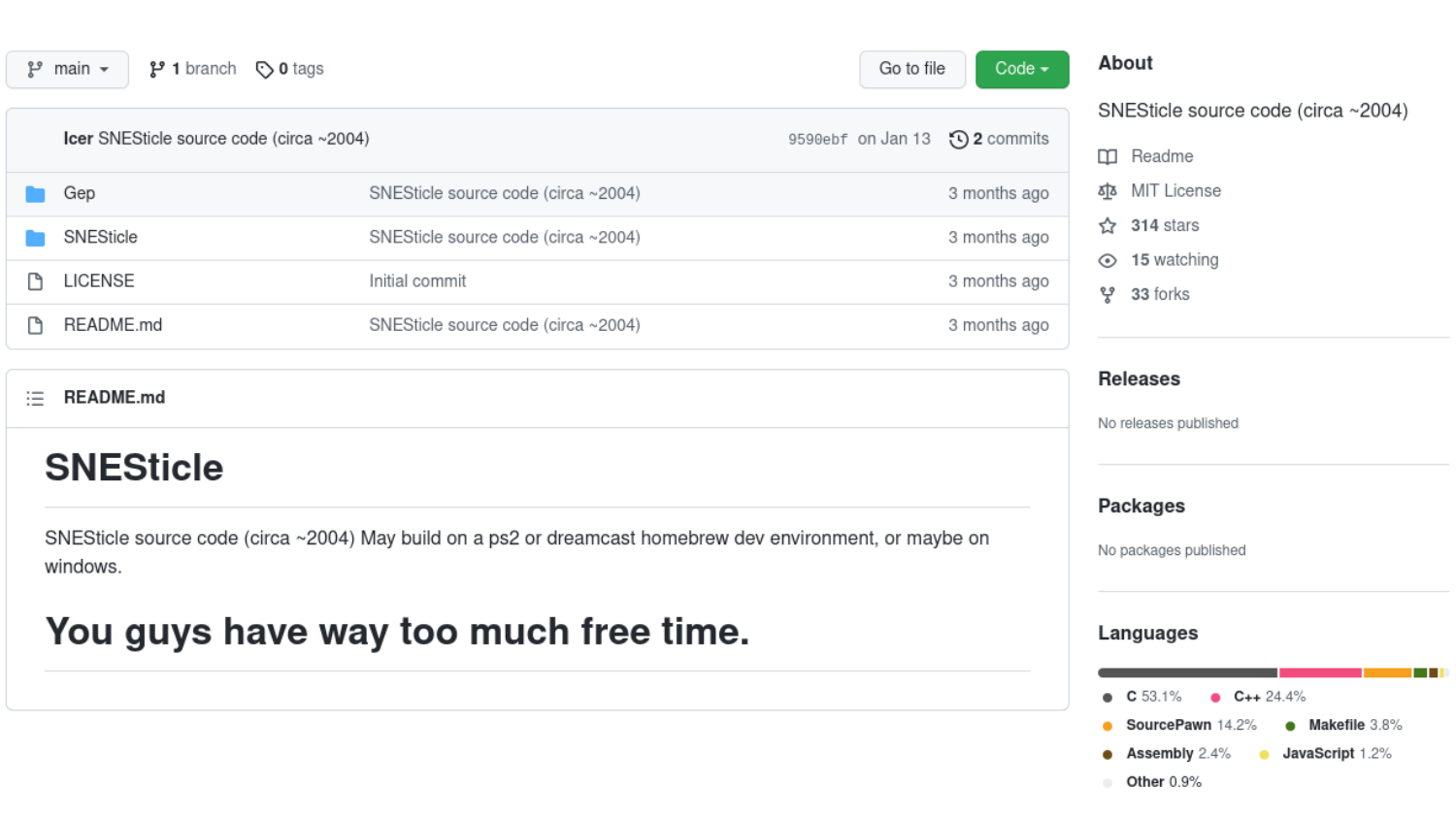

8:24 AM · Jan 18, 2022 · Twitter Web App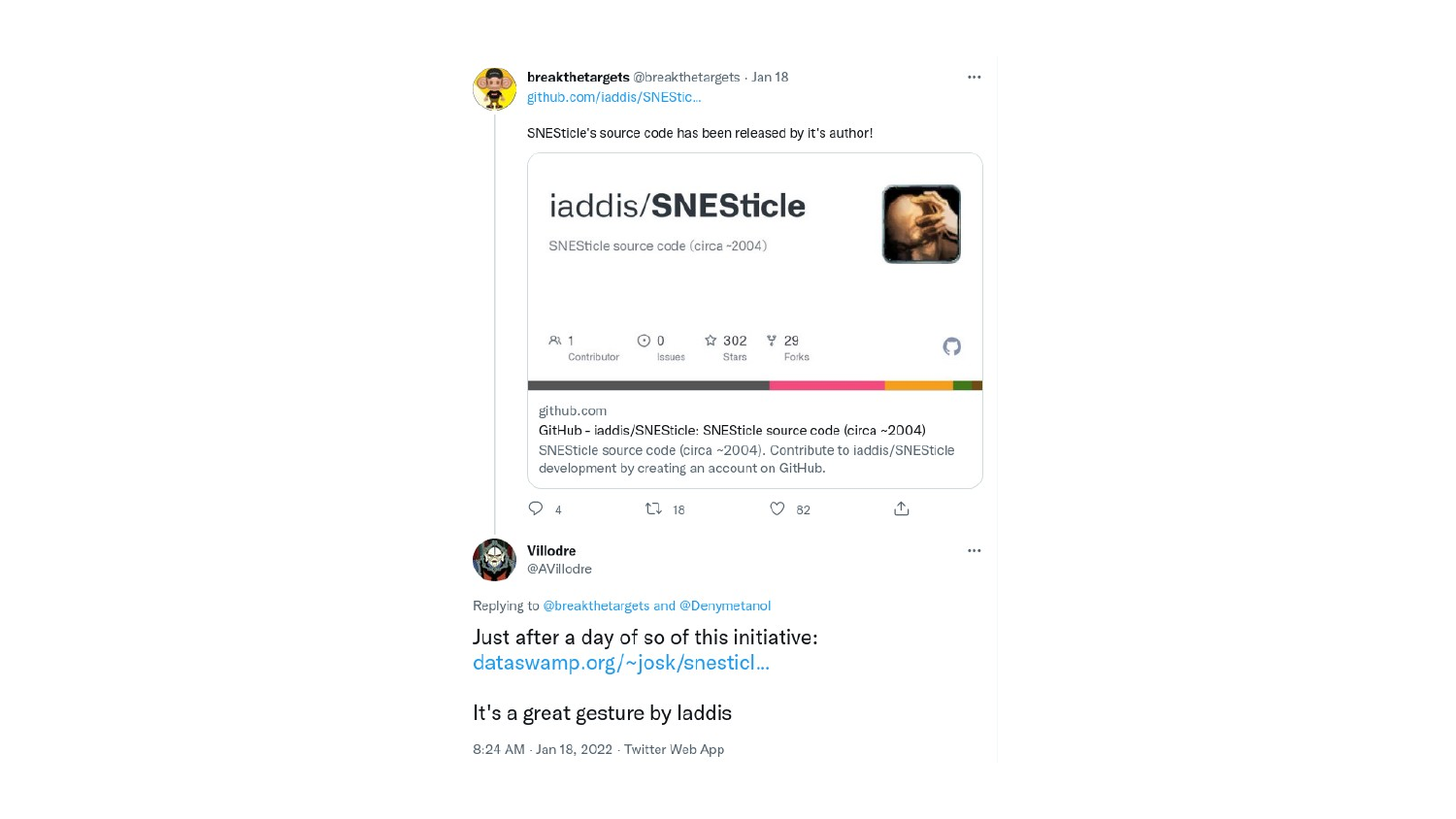#### calima

Posts: 1429<br>Joined: Tue Oct 06, 2015 10:16 am

Re: SNESTicle released, with article. by calima Tue Jan 18, 2022 9:25 am

Ha, excellent trolling. Two days after someone spends months REing the GC binary, release source. **The** 

 $\bullet$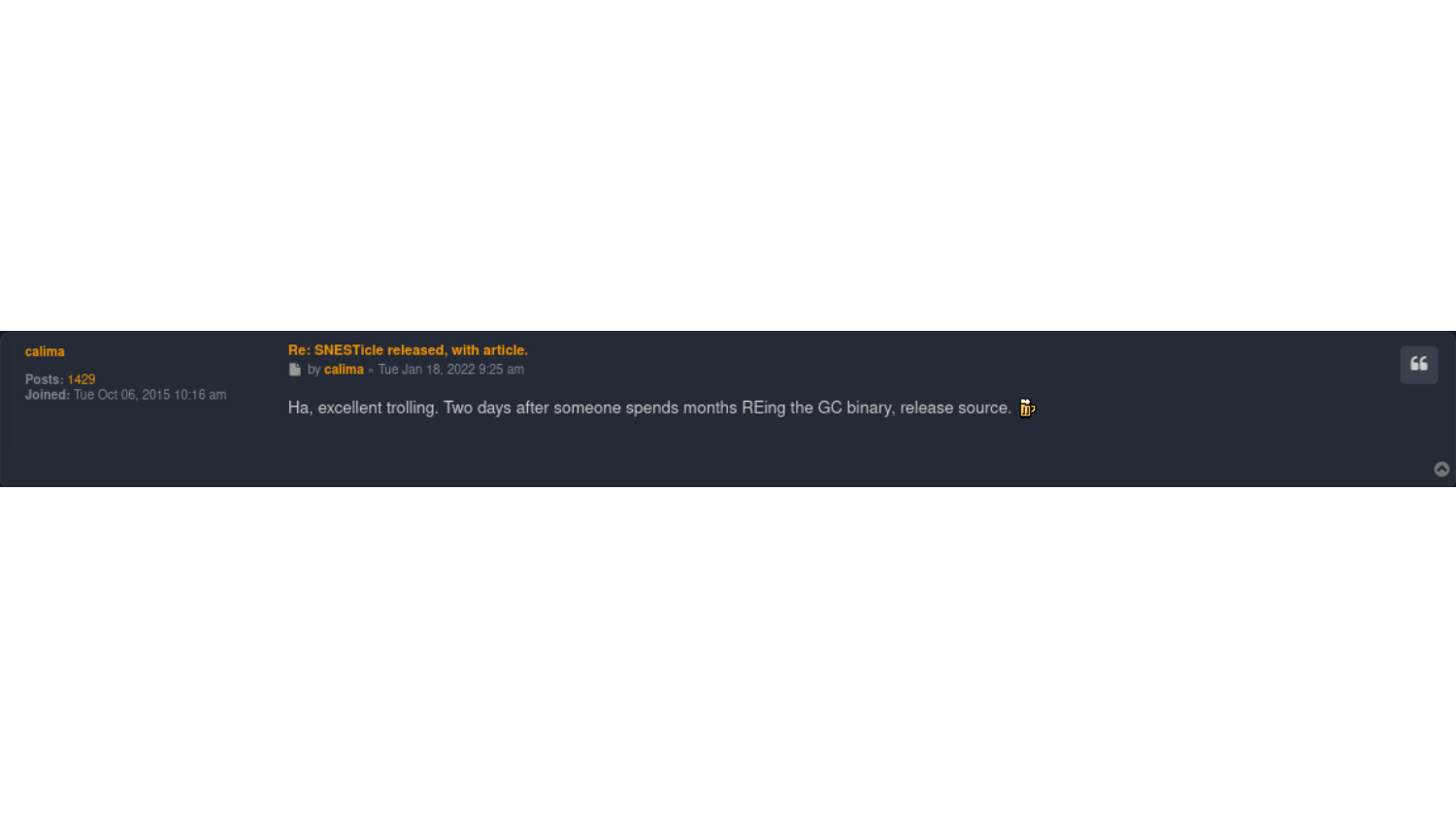

Havama Akito @TheBurpMan · Jan 19 Tuvieron que pasar 25 años... y ocurrió: señoras y señores, SNESticle



#### Replying to @TheBurpMan

Y nisiquiera fue porque "ahh voy a tirar el código fuente como preservación histórica", sino que porque un weon aburrido, con ingeniería inversa, cachó que el emulador entero estaba metido dentro del Fight Night Round 2 de Gamecube jaja.

#### Translated from Spanish by Google

And it wasn't even because "ahh I'm going to throw away the source code as historical preservation", but because some boring, reverse-engineered guy figured out that the entire emulator was stuffed into Gamecube's Fight Night Round 2 haha.